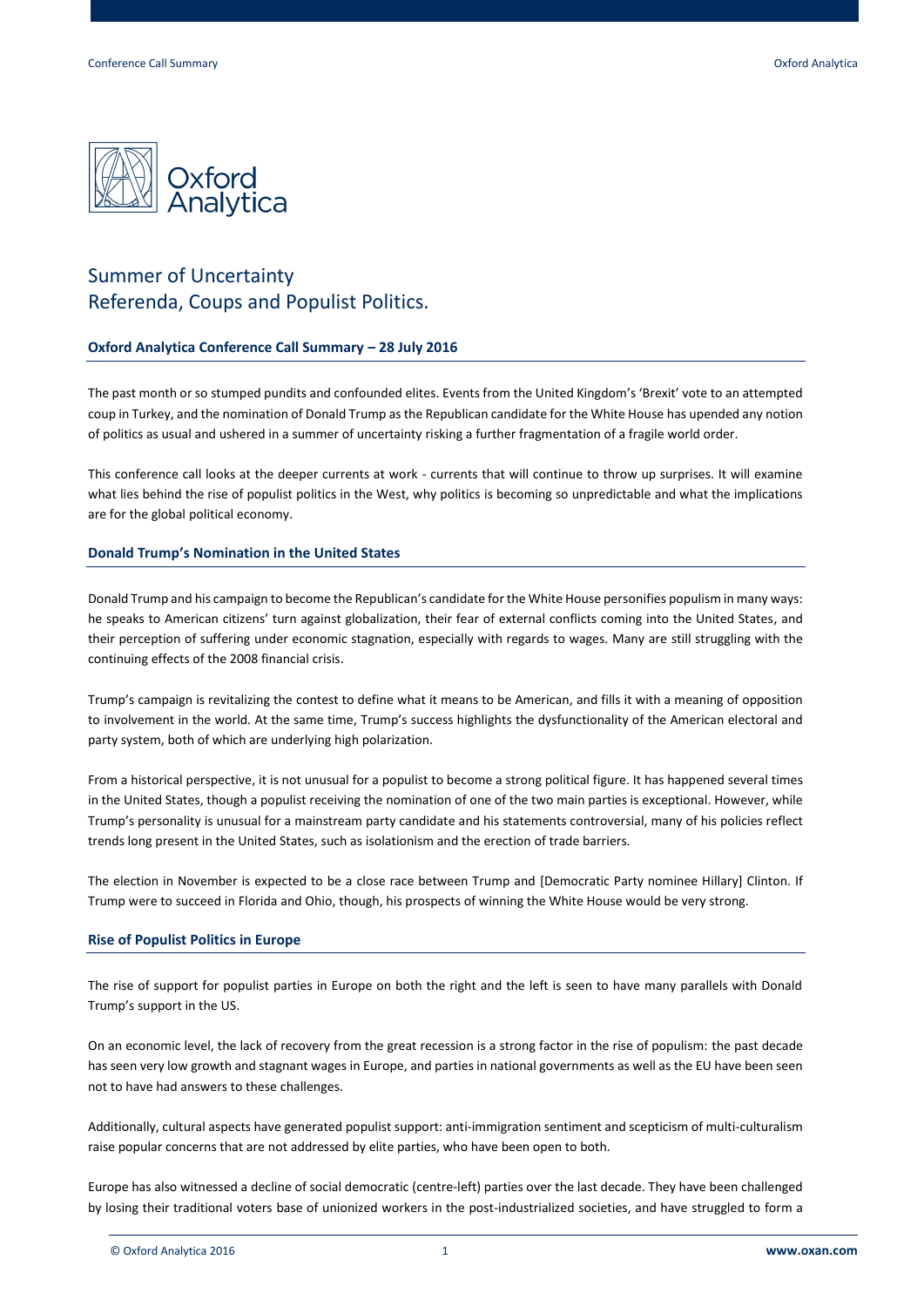new identity. Voters that were traditional supporters of the centre left were additionally disappointed by these parties' responses to the 2008 global financial crisis not being much different from those of the centre right. Thereby a perception was conveyed that the centre-left parties are no longer offering an alternative.

#### **Latin America's Lessons on Populism**

Latin America has a long tradition of populism and populist political parties, which can be looked at for lessons that could apply to Europe and the United States. Two factors that nurtured populism in Latin America were weak political parties and labour unions coupled with high social inequality.

There are four characteristics that, from a Latin American perspective, are identified with populism: 1. an attempt to create a direct link between the electorate and a particular, usually charismatic, leader; 2. a perceived separation between the mass of the population and the elite; 3. a clear definition of enemies; and 4. an inconsistent policy agenda.

It should be born in mind that regardless of the spread of party-contested elections, there are still high levels of inequality in the region and populism is still prevalent. It is likely to become influential again, especially in Brazil, where the middle-class will be expecting social services and employment, both of which the government will not be able to provide.

# **Economic Background of Populism**

The continuous slow growth that has been present in the West since the 2008 global financial crisis, and which is expected to continue, will sustain the trend of populist movements. Consequently, it is important for mainstream governments to trigger robust growth again, which is challenged by EU commitments on fiscal probity. Many of the countries have been in political and economic crisis for some years, and electorates are frustrated by the inadequacy of existing policy solutions.

Nevertheless, it is striking that populist forces have been gaining support in some of the countries that, by objective measures, have been doing better than others, such as the United States, United Kingdom and Poland. Similarly, in the Brexit referendum, many constituencies that most strongly voted to leave the EU were those with the lowest levels of immigration.

Populists have benefited from mostly not being in national government, and thus able to offer broad, untested promises of how things would look better under their leadership. Therefore, if a populist party actually took office and proved not to have better solutions, the general trend could be reversed, and return popular support to more moderate parties.

Demography also must be taken into account: older people, in particular, have been voting for populist parties, which is explained by the rapid changes of a globalized world being seen as unsettling and inspiring support for inward-looking solutions.

## **Further topics from Q&A session**

## **Implications for Global Trade**

With regards to global trade, the upcoming US elections are expected to be a transformative moment. Since the 1990s, the United States has been an agent for increased global trade and the lowering of national trade barriers. Now, both its Pacific and Atlantic proposed trade agreements – the Trans-Pacific Partnership (TPP) and the Transatlantic Trade and Investment Partnership (TTIP) -- seem to be extremely difficult to achieve. Clinton, originally a supporter of TPP, pulled back from her freetrade position during campaigning; Trump has gone to great lengths to attack free-trade agreements alleging that they take jobs out of the United States.

European public support for TTIP has also been decreasing, even in exporting countries such as Germany that would highly benefit from it. This is not seen as opposition to free trade per se but rather to the fear that TTIP would allow US multinational corporations to water down European standards on labour, social welfare, and environmental protections.